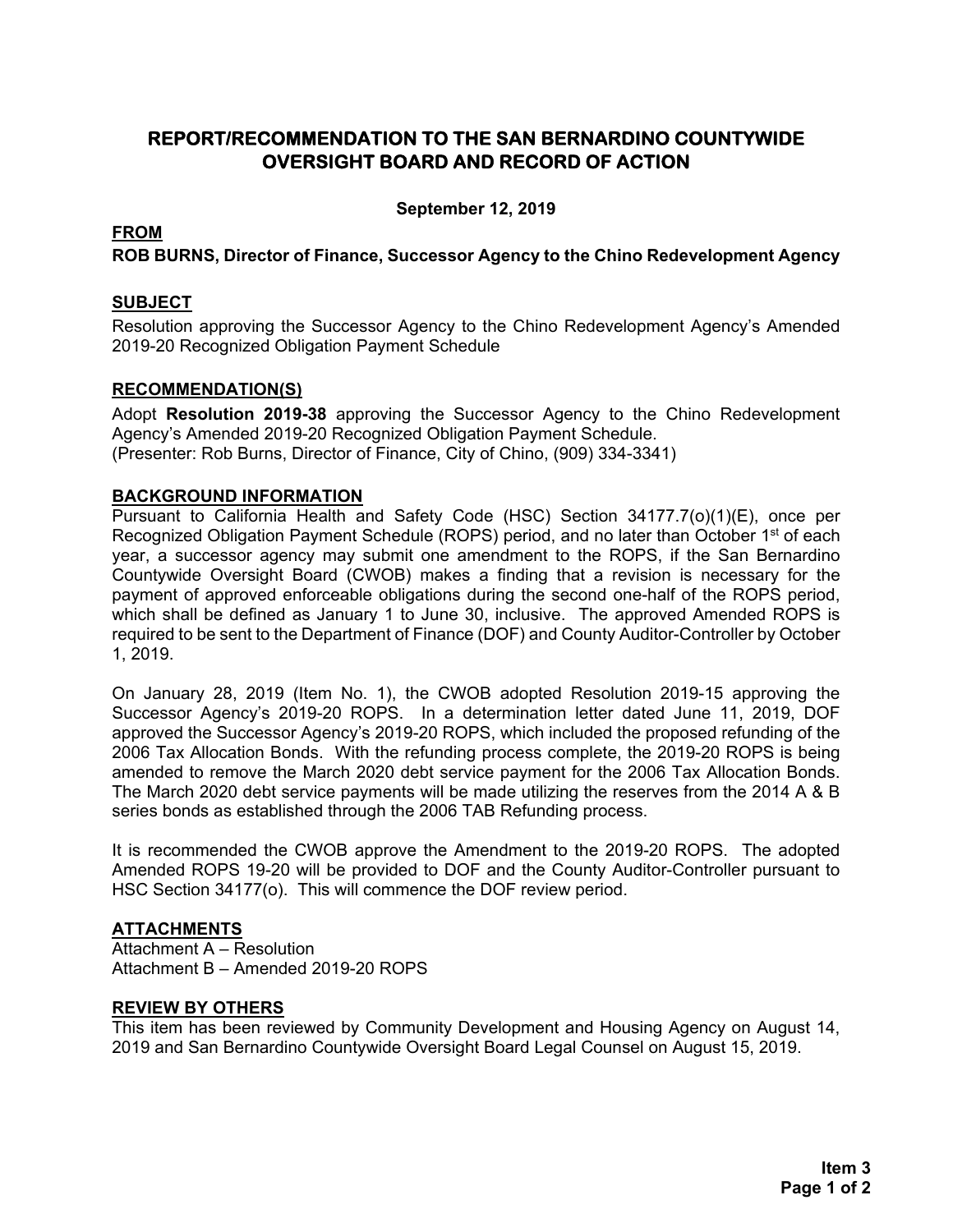**Resolution approving the Successor Agency to the Chino Redevelopment Agency's Amended 2019-20 Recognized Obligation Payment Schedule September 12, 2019**

Record of Action of the San Bernardino Countywide Oversight Board

#### **APPROVED**

Moved: Cindy Saks Seconded: David Reck Ayes: Kenneth Miller, David Reck, Cindy Saks, David Wert Absent: Lawrence Strong, Mario Vasquez, Acquanetta Warren

Lynna Monell, SECRETARY

 $BY$  mana / 1prell

DATED: September 12, 2019



cc: File-San Bernardino Countywide Oversight Board

dlc 09/30/2019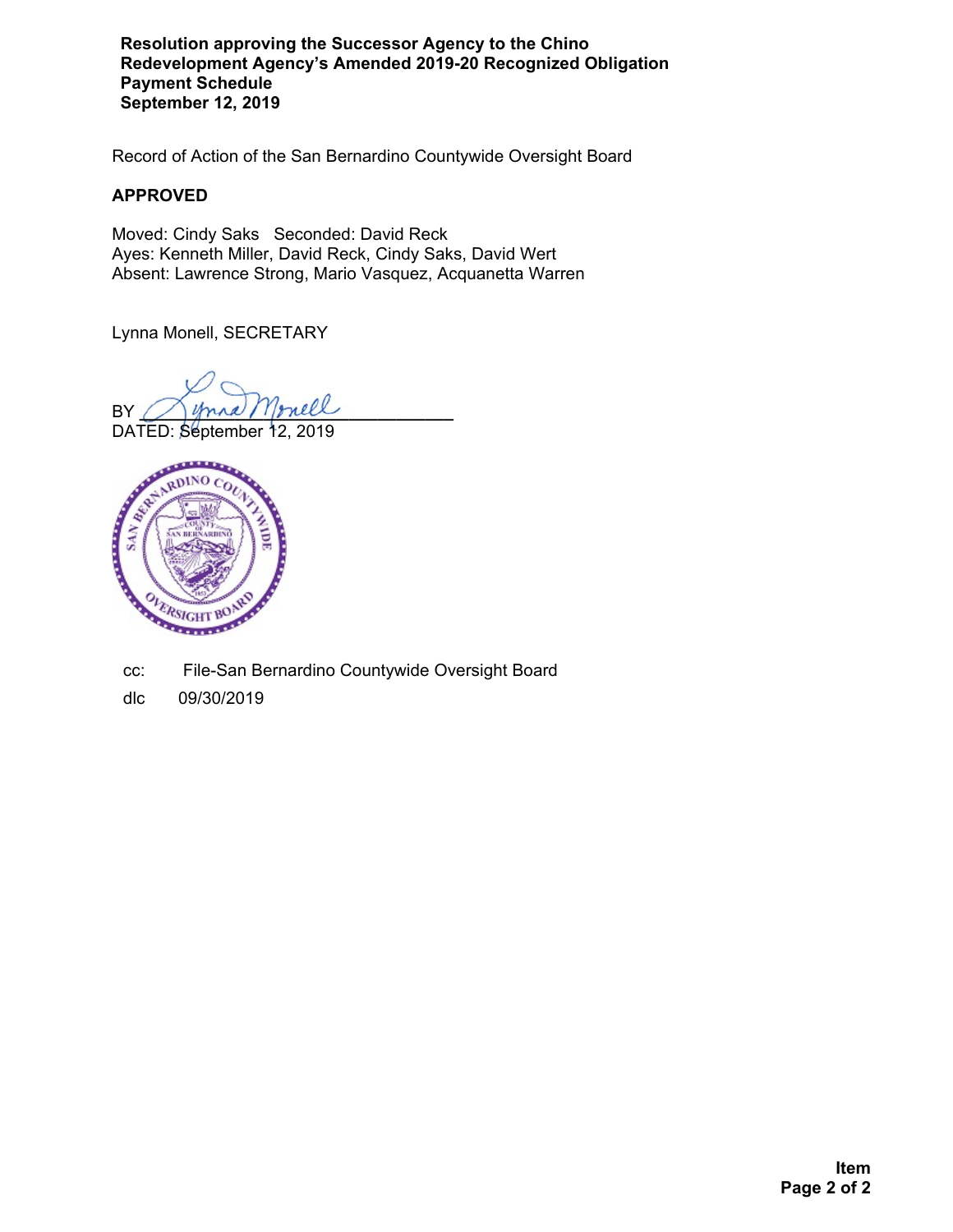#### **RESOLUTION NO. 2019-38**

#### RESOLUTION OF THE SAN BERNARDINO COUNTYWIDE OVERSIGHT BOARD APPROVING THE SUCCESSOR AGENCY TO THE CHINO REDEVELOPMENT AGENCY'S AMENDED 2019-20 RECOGNIZED **OBLIGATION PAYMENT SCHEDULE**

On Thursday, September 12, 2019 on motion of San Bernardino Countywide Oversight Board Member Cindy Saks, duly seconded by San Bernardino Countywide Oversight Board Member David Reck and carried, the following resolution is adopted by the San Bernardino Countywide Oversight Board, State of California.

WHEREAS, California Health and Safety Code Section (HSC) 34179(e) requires all action items of the San Bernardino Countywide Oversight Board be accomplished by resolution; and

#### **WHEREAS.**

pursuant to California Health and Safety Code (HSC) Section 34177.7(o)(1)(E), once per Recognized Obligation Payment Schedule (ROPS) period, and no later than October 1<sup>st</sup> of each year, a successor agency may submit one amendment to the ROPS, if the San Bernardino Countywide Oversight Board (CWOB) makes a finding that a revision is necessary for the payment of approved enforceable obligations during the second one-half of the ROPS period, which shall be defined as January 1 to June 30, inclusive, and;

NOW, THEREFORE, the San Bernardino Countywide Oversight Board hereby resolves, determines and orders as follows:

Section 1. The foregoing recitals are true and correct.

Section 2. The Amended 2019-20 ROPS in the form presented, together with such changes thereto as may be approved by the San Bernardino Countywide Oversight Board, are hereby approved.

Section 3. This resolution shall take effect from and after the date of its passage and adoption.

PASSED AND ADOPTED by the San Bernardino Countywide Oversight Board, State of California, by the following vote:

> AYES: OVERSIGHT BOARD MEMBER: Cindy Saks, David Reck, David Wert. Kenneth Miller

NOES: **OVERSIGHT BOARD MEMBER: None** 

ABSENT: OVERSIGHT BOARD MEMBER: Lawrence Strong, Mario Vasquez, Acquanetta Warren

\* \* \* \* \*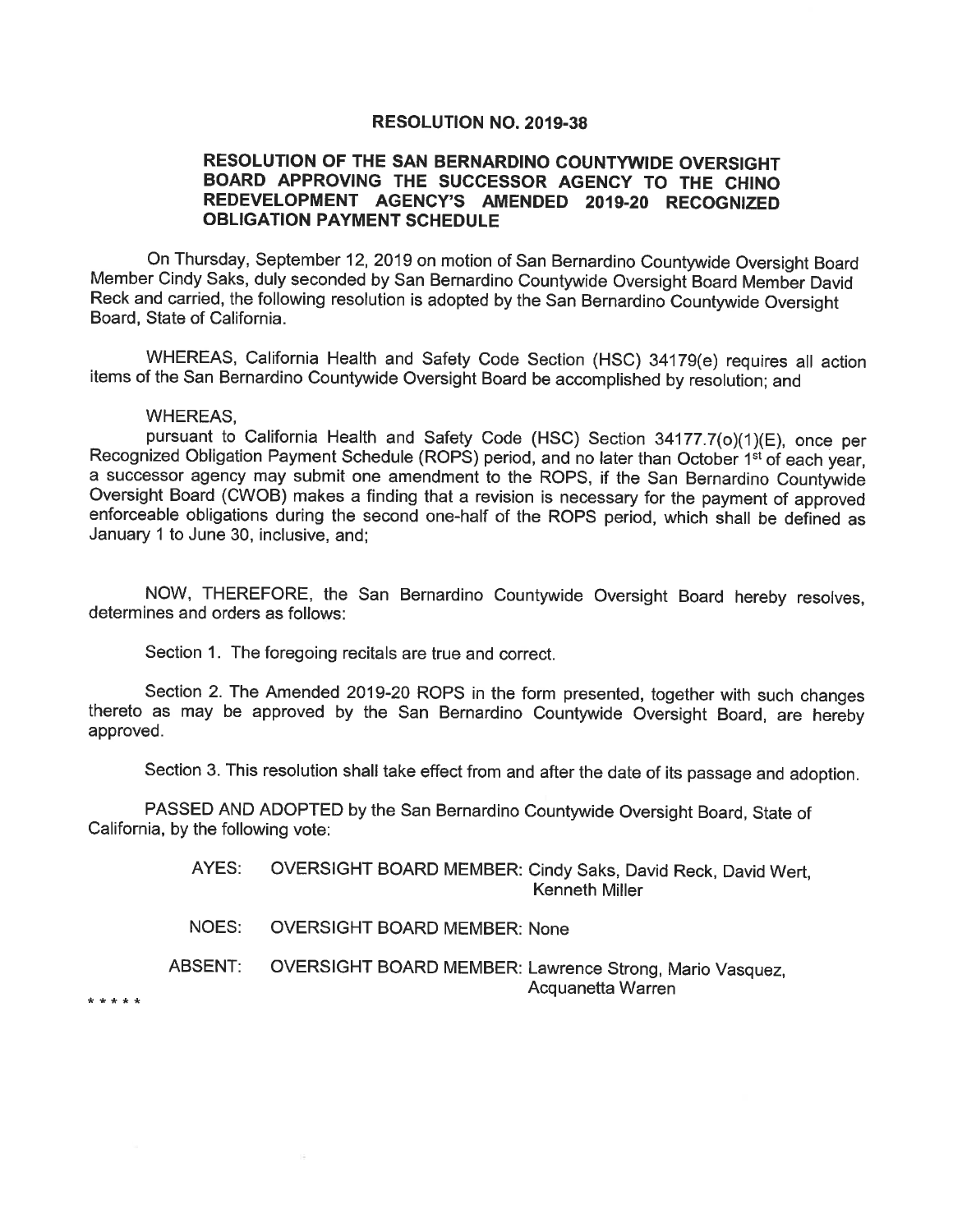**STATE OF CALIFORNIA** 

SS.

 $\lambda$ ١

COUNTY OF SAN BERNARDINO  $\lambda$ 

I, LYNNA MONELL, Secretary to the San Bernardino Countywide Oversight Board, State of California, hereby certify the foregoing to be a full, true and correct copy of the record of the action taken by the Countywide Oversight Board, by vote of the members present, as the same appears in the Official Minutes of said Board at its meeting of September 12, 2019. #3 dlc

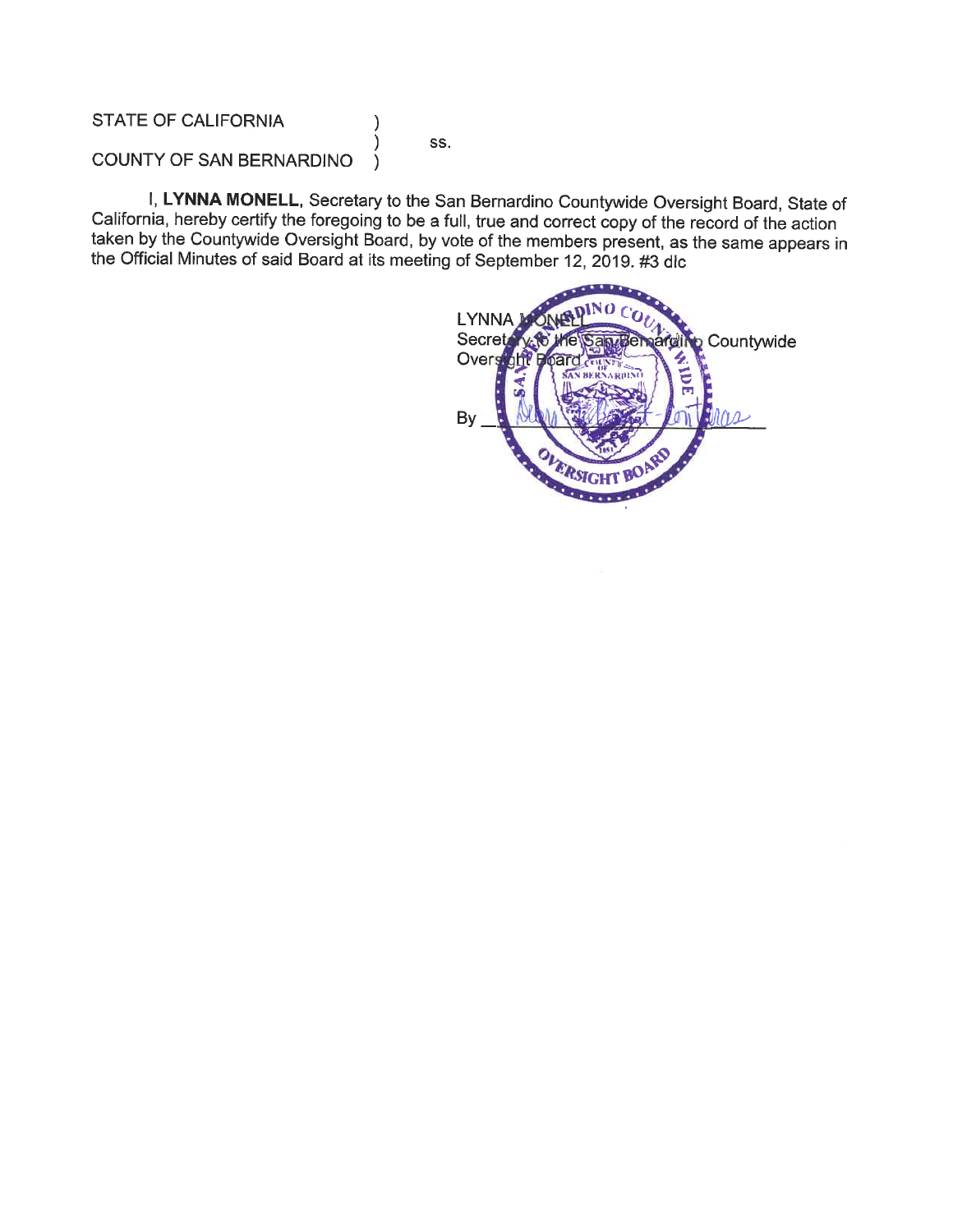## Amended Recognized Obligation Payment Schedule (ROPS 19-20B) - Summary Filed for the January 1, 2020 through June 30, 2020 Period

Successor Agency: Chino

County: San Bernardino

|                                                                            |                                                     |    | <b>ROPS 19-20B</b><br><b>Authorized Amounts</b> |    | <b>ROPS 19-20B</b><br><b>Requested Adjustments</b> | <b>ROPS 19-20B</b><br><b>Amended Total</b> |         |  |  |  |  |
|----------------------------------------------------------------------------|-----------------------------------------------------|----|-------------------------------------------------|----|----------------------------------------------------|--------------------------------------------|---------|--|--|--|--|
| Current Period Requested Funding for Enforceable Obligations (ROPS Detail) |                                                     |    |                                                 |    |                                                    |                                            |         |  |  |  |  |
| A                                                                          | Enforceable Obligations Funded as Follows (B+C+D)   |    | - \$                                            |    |                                                    |                                            |         |  |  |  |  |
| B                                                                          | <b>Bond Proceeds</b>                                |    | $\sim$                                          |    |                                                    |                                            |         |  |  |  |  |
| C.                                                                         | Reserve Balance                                     |    |                                                 |    |                                                    |                                            |         |  |  |  |  |
| D                                                                          | Other Funds                                         |    |                                                 |    |                                                    |                                            |         |  |  |  |  |
| Е                                                                          | Redevelopment Property Tax Trust Fund (RPTTF) (F+G) | \$ | 1,317,088                                       | \$ | (790, 963)                                         | \$                                         | 526,125 |  |  |  |  |
| F.                                                                         | <b>RPTTF</b>                                        |    | 1,192,088                                       |    | (790, 963)                                         |                                            | 401,125 |  |  |  |  |
| G                                                                          | <b>Administrative RPTTF</b>                         |    | 125,000                                         |    |                                                    |                                            | 125,000 |  |  |  |  |
| н                                                                          | <b>Current Period Enforceable Obligations (A+E)</b> | s  | 1,317,088                                       | s. | (790, 963)                                         | 5                                          | 526,125 |  |  |  |  |

**Certification of Oversight Board Chairman:** 

Pursuant to Section 34177 (o) of the Health and Safety code, I hereby certify that the above is a true and accurate<br>Recognized Obligation Payment Schedule for the above named successor agency.

DAVID WERT

CHAIRMAN

Sianature

09/30/19